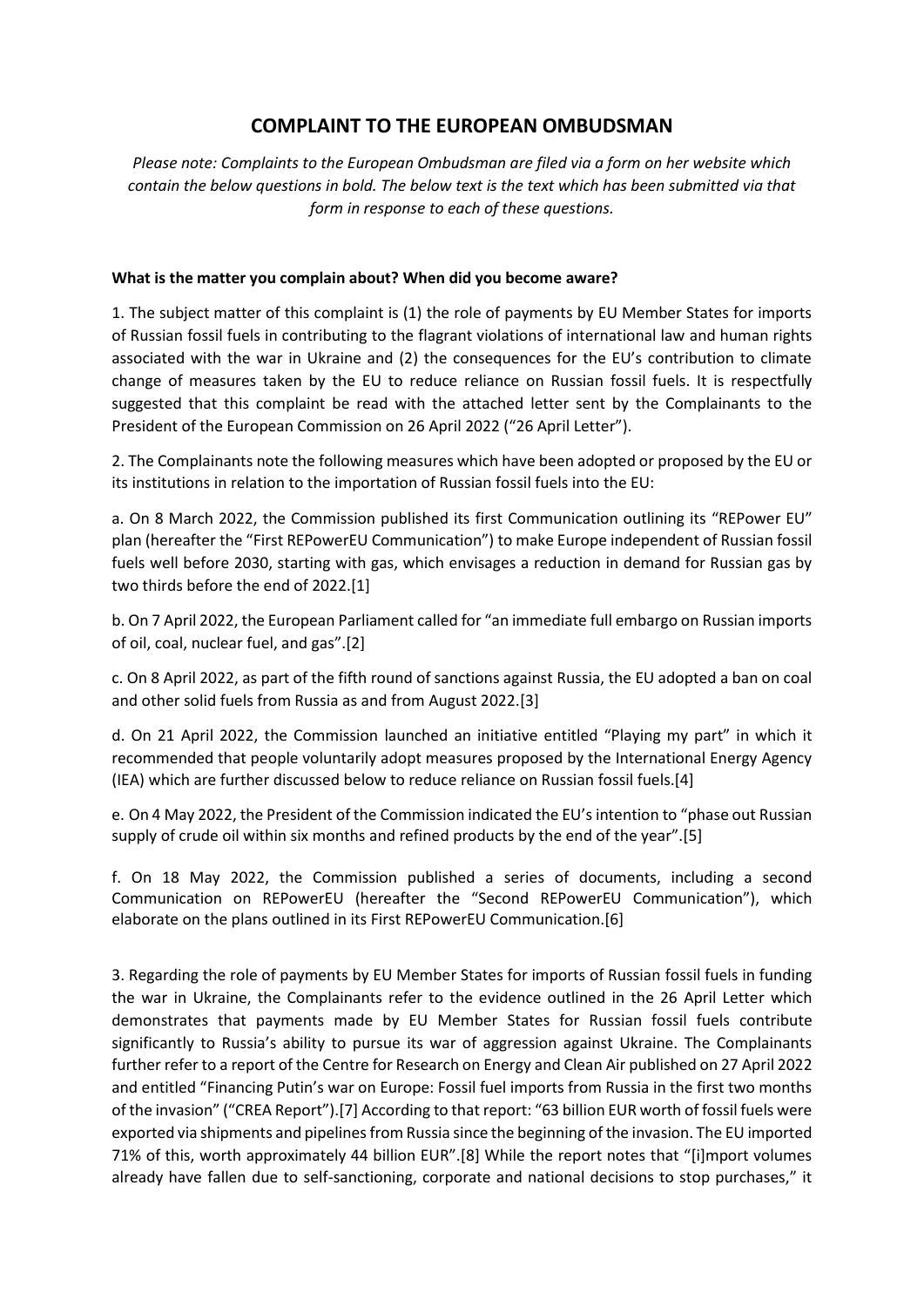explains that recent increases in fossil fuel prices (resulting from the contraction in Russian supply) "more than offsets the reduction in volumes" of Russian exports.[9] Ben Cahill, Senior Fellow at the Center for Strategic and International Studies has similarly observed: "Russia's exports are likely to decline in May and June, as the impact of 'self-sanctioning' by the oil and gas majors, European refiners, commodity traders, and others takes hold. But high oil prices mean that Russia's oil and gas revenue is rising rather than falling."[10]

4. The CREA Report also notes as follows in relation to the steps adopted by the EU so far: "The European Union and many Member States have responded to the crisis by announcing new clean energy and energy efficiency targets, policies and measures. These steps will provide a replacement for Russian fossil fuels over the next few years, but they have essentially no effect on Russia's fossil fuel export revenue in the short term."[11]

5. As referred to at paragraph 2(d) above, the IEA has outlined a series of measures available to European governments to reduce reliance on Russian oil and gas in the near-term, such as reducing car use, turning down the heat of buildings or limiting air travel.[12] In an article on these measures entitled "Demand Restraint Measures", it explains: "Measures can be light-handed, such as encouraging people to drive less, to carpool or to drive more efficiently. Or at the other end of the spectrum, governments can impose oil rationing or allocation, or limit or even outright ban driving."[13] Other studies have proposed the adoption of more far-reaching demand restraint measures than those proposed by the IEA, such as banning business flights, the use of private jets and internal flights within Europe as well as restricting car use within cities.[14]

6. Regarding the consequences for the EU's contribution to climate change of measures taken by the EU to reduce reliance on Russian fossil fuels, the Complainants note the following by way of elaboration upon what is outlined in this regard in the 26 April Letter.

7. The REPowerEU plan envisages phasing-out dependence on Russian fossil fuels, "based on two pillars: Diversifying gas supplies, via higher Liquefied Natural Gas (LNG) and pipeline imports from non-Russian suppliers, and larger volumes of biomethane and renewable hydrogen production and imports; and, reducing faster the use of fossil fuels in our homes, buildings, industry, and power system, by boosting energy efficiency, increasing renewables and electrification, and addressing infrastructure bottlenecks".[15]

8. In line with the first pillar of the REPowerEU plan, on 25 March 2022, the Commission and the United States entered into an agreement on European energy security.[16] That agreement envisages inter alia that the U.S. will provide additional LNG volumes for the EU market; that the "Commission will work with EU Member States toward ensuring stable demand for additional U.S. LNG until at least 2030 of approximately 50 [billion cubic meters]/annum"; that new infrastructure required for both the export of LNG from the U.S. and for its import into the EU will be developed; and that the EU will end dependence on Russian fossil fuels by 2027.

9. Many experts have expressed concerns that the Commission's plan to substitute supply of Russian fossil fuels with alternative sources risks locking in fossil fuel use.[17] According to the Intergovernmental Panel on Climate Change (IPCC), the term "lock in" refers to "[a] situation in which the future development of a system, including infrastructure, technologies, investments, institutions, and behavioural norms, is determined or constrained ('locked in') by historic developments".[18] A particular concern relates to the fact that the scale of the investment required to construct an LNG terminal, means that a terminal will need to operate for a significant duration (up to 20 years) to guarantee a return on that investment. A further concern is that the investment of large sums in fossil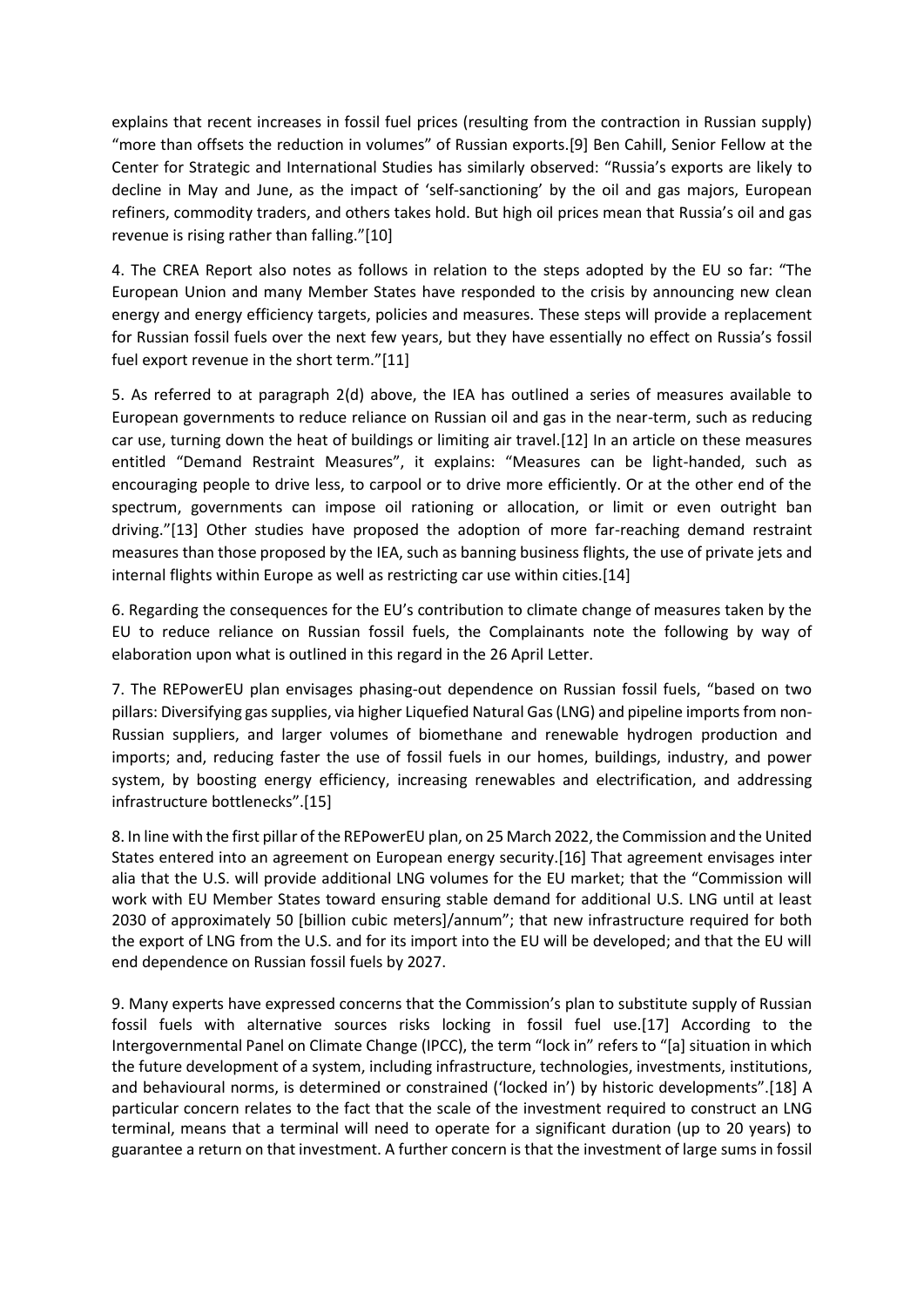fuel infrastructure is a lost opportunity to invest those same sums in renewable energy (meaning there is a double-cost to such investments).

10. Reflecting these concerns, on 3 May 2022, a group of former EU Commissioners and other former senior officeholders wrote to the Commission warning it against locking the EU into years of dependence on fossil fuels by diversifying supply and encouraging it to adopt instead an emergency plan for a drastic reduction in fossil fuel use.[19]

11. This call is consistent with the IPCC's recently published Sixth Assessment Report, which concluded: "Estimates of future CO2 emissions from existing fossil fuel infrastructures already exceed remaining cumulative net CO2 emissions in pathways limiting warming to 1.5°C with no or limited overshoot", referring to the long-term temperature goal of the Paris Agreement.[20] It further stated: "Without early retirements, or reductions in utilisation, the current fossil infrastructure will emit more [greenhouse gases (GHGs)] than is compatible with limiting warming to 1.5°C. Including the pipeline of planned investments would push these future emissions into the uncertainty range of 2°C carbon budgets. Continuing to build new coal-fired power plants and other fossil infrastructure will increase future transition costs and may jeopardize efforts to likely limit warming to 2°C or 1.5°C with no or limited overshoot".[21] Upon the publication of that report, the UN Secretary General stated: "Investing in new fossil fuels infrastructure is moral and economic madness."[22]

12. It is also notable in this context that a study by four energy policy think tanks found that it is possible to cease imports of Russian gas by 2025, two years earlier than what is currently envisaged by the EU, and that two-thirds of this reduction in demand could be achieved "via clean energy solutions alone" and without the construction of further fossil fuel infrastructure.[23] This would require "[a]n urgent uplift in policy […] to achieve the necessary level of implementation", going beyond what is required to achieve the EU's "Fit for 55" package of proposed measures to achieve its 2030 emissions reduction target.[24] The study emphasised the "paramount importance to reduce our economies' reliance on fossil fuels and avoid further lock-in, such as could be the result of rushed decisions to build new LNG-import terminals, speed up new gas transmission pipelines, or reconsider fossil fuel extraction in Europe or scaling it in partner countries".[25] Importantly, this study did not even consider the possibility of reducing reliance through "behavioural change such as 'turning down the heat'" i.e. demand restraint measures with near-term effect.[26]

13. It is finally of note in this context that the Commission has recently been criticised for encouraging investment in gas infrastructure in the Western Balkan States. An open letter sent to the President of the Commission on 5 April 2022 signed by 36 Non-Governmental Organisations criticises the Commission for actively promoting new gas infrastructure in the Western Balkans instead of measures to promote energy efficiency and renewable energy production. It states: "Gas […] will lead us down a blind alley, to a new fossil fuel lock-in. Gas infrastructure would in many cases have to be built from scratch, which would be costly and take years. This diverts resources from investing in energy efficiency and sustainable renewables. […] The alternative to Russian gas for most of the Western Balkans is not Azeri gas, nor LNG or any other gas. It is an energy efficient economy based on sustainable forms of renewable energy".[27] The First REPowerEU Communication states that "[t]he Commission continues to work with neighbours and partners in the Western Balkans, and in the Energy Community, which share the EU's fossil fuel dependencies and exposure to price hikes, while also having committed to the same long term climate goals".[28]

### **Footnotes**

[1] See [https://ec.europa.eu/commission/presscorner/detail/en/ip\\_22\\_1511](https://ec.europa.eu/commission/presscorner/detail/en/ip_22_1511)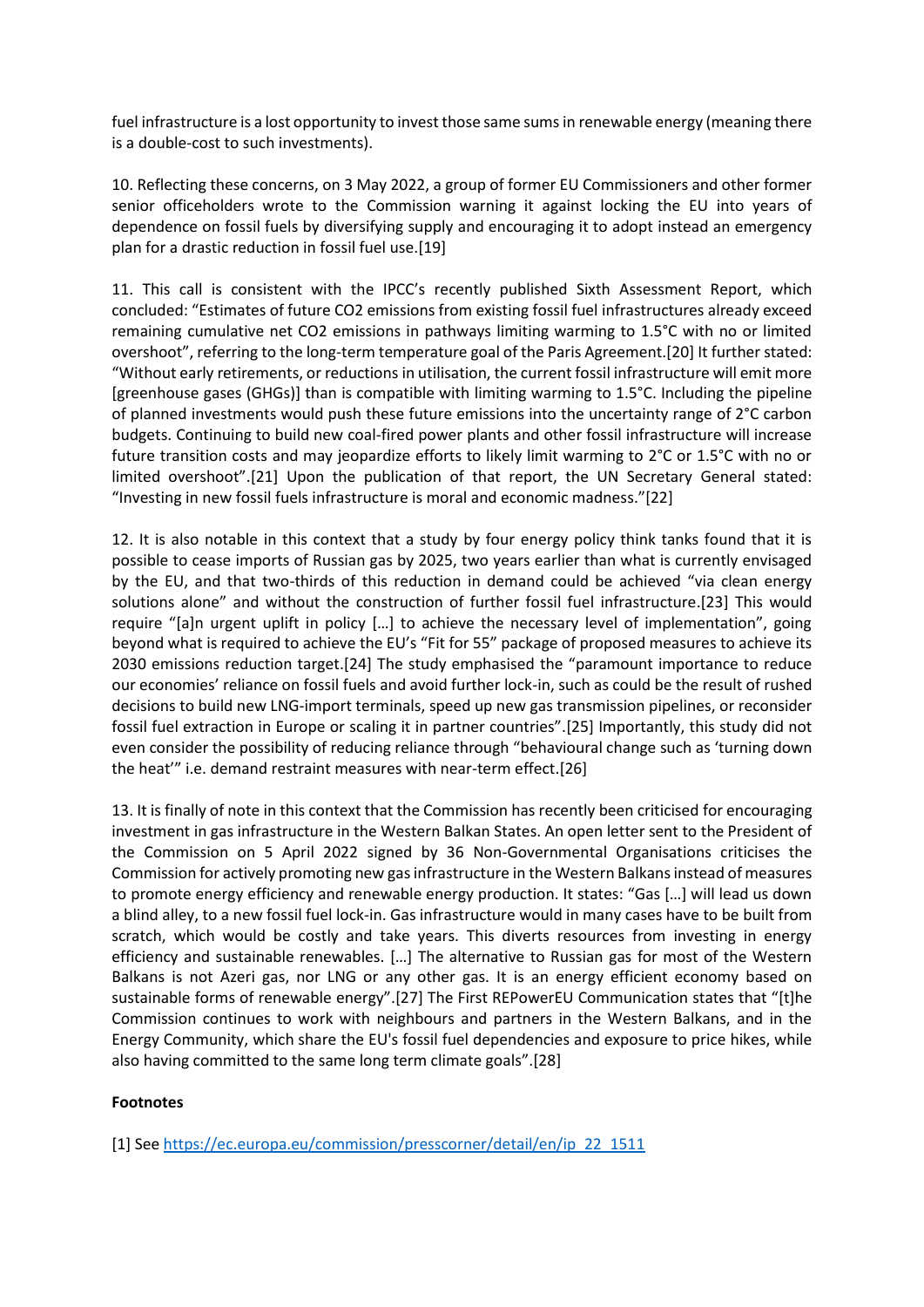[2] European Parliament resolution of 7 April 2022 on the conclusions of the European Council meeting of 24-25 March 2022, including the latest developments of the war against Ukraine and the EU sanctions against Russia and their implementation (2022/2560(RSP)), available at [https://www.europarl.europa.eu/doceo/document/TA-9-2022-0121\\_EN.html](https://www.europarl.europa.eu/doceo/document/TA-9-2022-0121_EN.html)

[3] See [https://www.consilium.europa.eu/en/press/press-releases/2022/04/08/eu-adopts-fifth](https://www.consilium.europa.eu/en/press/press-releases/2022/04/08/eu-adopts-fifth-round-of-sanctions-against-russia-over-its-military-aggression-against-ukraine/)[round-of-sanctions-against-russia-over-its-military-aggression-against-ukraine/](https://www.consilium.europa.eu/en/press/press-releases/2022/04/08/eu-adopts-fifth-round-of-sanctions-against-russia-over-its-military-aggression-against-ukraine/)

[4] See [https://ec.europa.eu/info/events/savings-ukraine-savings-planet-2022-apr-21\\_en](https://ec.europa.eu/info/events/savings-ukraine-savings-planet-2022-apr-21_en)

[5] See [https://ec.europa.eu/commission/presscorner/detail/en/speech\\_22\\_2785](https://ec.europa.eu/commission/presscorner/detail/en/speech_22_2785)

[6] See [https://ec.europa.eu/commission/presscorner/detail/en/IP\\_22\\_3131](https://ec.europa.eu/commission/presscorner/detail/en/IP_22_3131)

[7] Centre for Research on Energy and Clean Air (April 2022), "Financing Putin's war on Europe: Fossil fuel imports from Russia in the first two months of the invasion" available at <https://energyandcleanair.org/publication/russian-fossil-exports-first-two-months/>

[8] Ibid., p. 2.

[9] Ibid., p. 3.

[10] Ben Cahill (Center for Strategic & International Studies, 10 May 2022), "European Union Prepares to Ban Russian Oil", available at [https://www.csis.org/analysis/european-union-prepares](https://www.csis.org/analysis/european-union-prepares-ban-russian-oil)[ban-russian-oil.](https://www.csis.org/analysis/european-union-prepares-ban-russian-oil)

[11] CREA Report (note 7), p. 3.

[12] See International Energy Agency (March 2022), "A 10-Point Plan to Reduce the European Union's Reliance on Russian Natural Gas", available at [https://www.iea.org/reports/a-10-point-plan](https://www.iea.org/reports/a-10-point-plan-to-reduce-the-european-unions-reliance-on-russian-natural-gas)[to-reduce-the-european-unions-reliance-on-russian-natural-gas](https://www.iea.org/reports/a-10-point-plan-to-reduce-the-european-unions-reliance-on-russian-natural-gas) and International Energy Agency (March 2022), "A 10-Point Plan to Cut Oil Use", available at [https://www.iea.org/reports/a-10-point](https://www.iea.org/reports/a-10-point-plan-to-cut-oil-use)[plan-to-cut-oil-use.](https://www.iea.org/reports/a-10-point-plan-to-cut-oil-use)

[13] International Energy Agency (18 March 2022), "Demand Restraint Measures", available at [https://www.iea.org/articles/demand-restraint-measures.](https://www.iea.org/articles/demand-restraint-measures)

[14] See, for example, Mark Lynas, Rauli Partanen and Joris van Dorp (RePlanet Research Institute, March 2022), "Switch Off Putin – Ukraine Energy Solidarity Plan: How we can stop funding Putin's war machine", available at

[https://www.switchoffputin.org/\\_files/ugd/dedb49\\_4bad98bd68a7423d9990753971bdb3a3.pdf](https://www.switchoffputin.org/_files/ugd/dedb49_4bad98bd68a7423d9990753971bdb3a3.pdf) and Agora Energiewende (March 2022), "Energiesicherheit und Klimaschutz vereinen – Maßnahmen für den Weg aus der fossilen Energiekrise" available at [https://www.agora](https://www.agora-energiewende.de/veroeffentlichungen/energiesicherheit-und-klimaschutz-vereinen/)[energiewende.de/veroeffentlichungen/energiesicherheit-und-klimaschutz-vereinen/.](https://www.agora-energiewende.de/veroeffentlichungen/energiesicherheit-und-klimaschutz-vereinen/)

[15] See note 1.

[16] See [https://ec.europa.eu/commission/presscorner/detail/en/statement\\_22\\_2041](https://ec.europa.eu/commission/presscorner/detail/en/statement_22_2041)

[17] See, for example, Clifford Krauss (New York Times, 25 March 2022), "Why the U.S. Can't Quickly Wean Europe From Russian Gas", available at

[https://www.nytimes.com/2022/03/25/business/energy-environment/biden-europe-lng-natural](https://www.nytimes.com/2022/03/25/business/energy-environment/biden-europe-lng-natural-gas.html)[gas.html;](https://www.nytimes.com/2022/03/25/business/energy-environment/biden-europe-lng-natural-gas.html) Wester van Gaal (EUObserver, 31 March 2022), "EU's LNG shift may lock in gas use, experts warn", available at [https://euobserver.com/green-economy/154631;](https://euobserver.com/green-economy/154631) Dave Keating (Energy Monitor, 12 April, 2022) "Europe's rush for energy security through LNG risks fossil fuel lock-in",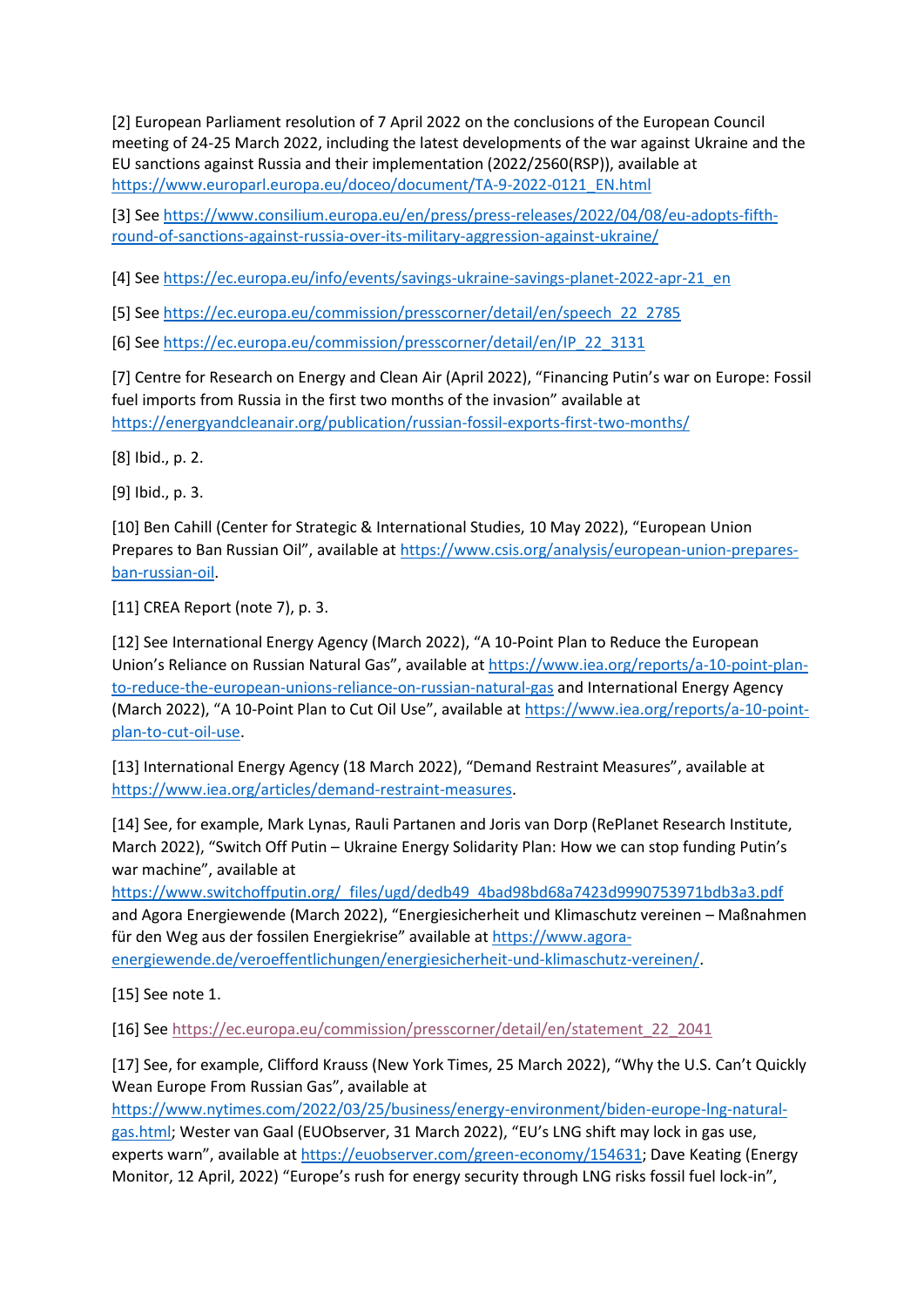available a[t https://www.energymonitor.ai/tech/decarbonising-gas/europes-rush-for-energy](https://www.energymonitor.ai/tech/decarbonising-gas/europes-rush-for-energy-security-through-lng-risks-fossil-fuel-lock-in)[security-through-lng-risks-fossil-fuel-lock-in;](https://www.energymonitor.ai/tech/decarbonising-gas/europes-rush-for-energy-security-through-lng-risks-fossil-fuel-lock-in) Jonathan Mingle (YaleEnvironment360, 21 April 2022), "How U.S. Gas Exports to Europe Could Lock in Future Emissions", available at [https://e360.yale.edu/features/how-u.s.-gas-exports-to-europe-could-lock-in-future-emissions.](https://e360.yale.edu/features/how-u.s.-gas-exports-to-europe-could-lock-in-future-emissions) Christopher M. Matthews and Jenny Strasburg (Wall Street Journal, 28 April 2022) "As Europe Thirsts for Natural Gas, U.S., EU Signal Support for Long-Term Deals", available at [https://www.wsj.com/articles/as-europe-thirsts-for-natural-gas-u-s-eu-signal-support-for-long](https://www.wsj.com/articles/as-europe-thirsts-for-natural-gas-u-s-eu-signal-support-for-long-term-deals-11651174342)[term-deals-11651174342.](https://www.wsj.com/articles/as-europe-thirsts-for-natural-gas-u-s-eu-signal-support-for-long-term-deals-11651174342)

[18] See<https://www.ipcc.ch/sr15/chapter/glossary/>

[19] Kate Abnett (Reuters, 3 May 2022), "Former policy chiefs warn EU over hunt for non-Russian fossil fuels", available at [https://www.reuters.com/world/europe/eu-warned-against-swapping](https://www.reuters.com/world/europe/eu-warned-against-swapping-russian-gas-more-fossil-fuels-2022-05-03/)[russian-gas-more-fossil-fuels-2022-05-03/.](https://www.reuters.com/world/europe/eu-warned-against-swapping-russian-gas-more-fossil-fuels-2022-05-03/)

[20] IPCC, Working Group III Contribution to the IPCC Sixth Assessment Report (AR6): Technical Summary, available at [https://www.ipcc.ch/report/ar6/wg3/,](https://www.ipcc.ch/report/ar6/wg3/) p. TS-26.

[21] Ibid., p. TS-54.

[22] See [https://www.un.org/press/en/2022/sgsm21228.doc.htm.](https://www.un.org/press/en/2022/sgsm21228.doc.htm)

[23] Bellona, Ember, E3G and Regulatory Assistance Project (23 March 2022), "EU Can Stop Russian Gas Imports by 2025: Accelerating Clean Energy Avoids Fossil Lock-in" available at [https://9tj4025ol53byww26jdkao0x-wpengine.netdna-ssl.com/wp-content/uploads/Briefing\\_EU](https://9tj4025ol53byww26jdkao0x-wpengine.netdna-ssl.com/wp-content/uploads/Briefing_EU-can-stop-Russian-gas-imports-by-2025.pdf)[can-stop-Russian-gas-imports-by-2025.pdf,](https://9tj4025ol53byww26jdkao0x-wpengine.netdna-ssl.com/wp-content/uploads/Briefing_EU-can-stop-Russian-gas-imports-by-2025.pdf) pp. 3 and 8.

[24] Ibid., p. 7.

[25] Ibid.

[26] Ibid.

[27] See [https://bankwatch.org/wp-content/uploads/2022/04/Open-letter-The-EU-must-promote](https://bankwatch.org/wp-content/uploads/2022/04/Open-letter-The-EU-must-promote-sustainable-energy-not-gas-dependence-in-the-Western-Balkans.pdf)[sustainable-energy-not-gas-dependence-in-the-Western-Balkans.pdf.](https://bankwatch.org/wp-content/uploads/2022/04/Open-letter-The-EU-must-promote-sustainable-energy-not-gas-dependence-in-the-Western-Balkans.pdf)

[28] See the First REPowerEU Communication, available at [https://eur-lex.europa.eu/legal](https://eur-lex.europa.eu/legal-content/EN/TXT/?uri=COM%3A2022%3A108%3AFIN)[content/EN/TXT/?uri=COM%3A2022%3A108%3AFIN.](https://eur-lex.europa.eu/legal-content/EN/TXT/?uri=COM%3A2022%3A108%3AFIN)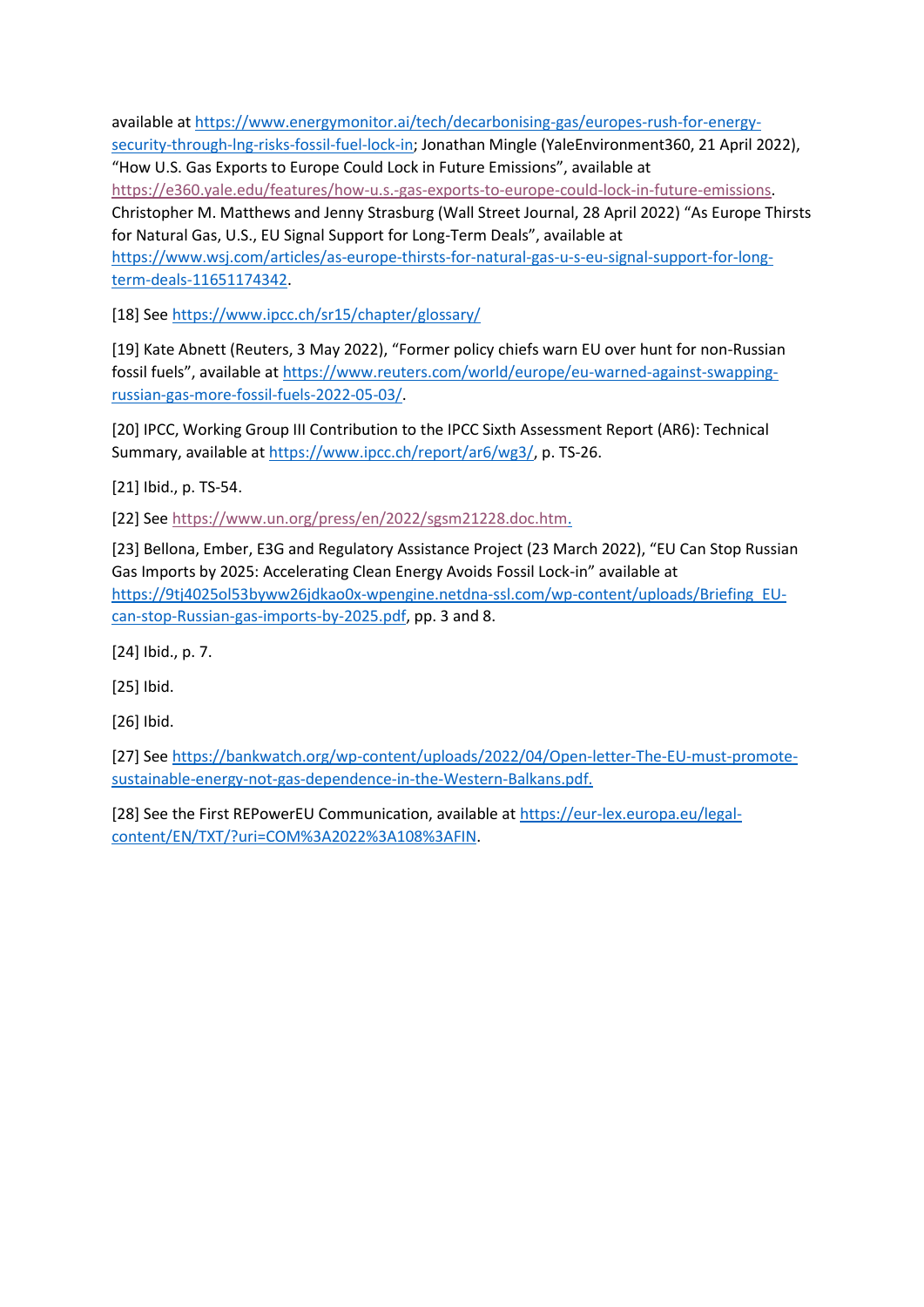#### **What do you consider that the institution has done wrong?**

1. The Complainants submit that the Commission is under an obligation to conduct each of the assessments highlighted in bold in the 26 April Letter for the reasons outlined in that letter and further outlined below. We further submit that these assessments ought to have been conducted with the utmost urgency, having regard to both (a) the egregiousness of Russia's violations of international law and the consequences of those violations for the people of Ukraine and (b) the climate emergency. As is further outlined below, the Commission has failed to conduct these assessments.

2. It is clear that the Commission has not conducted any assessment of the impact which the purchase by Member States of Russian fossil fuels has on the ability of Russia to prosecute its war of aggression in Ukraine. Nor has it assessed the full range of measures that are both available to the EU and appropriate – up to and including a full cessation of imports of Russian fossil fuels – to ensure that the EU does not contribute to the ability of Russia to prosecute its war of aggression in Ukraine. It is submitted that having regard to the immediacy of the crisis that is Russia's war on Ukraine, this assessment ought to have addressed the impact of payments for Russian fossil fuels on Russia's immediate ability to pursue the war, taking into account the fact that recent increases in the price of fossil fuels have offset the effect of reduced demand for Russian fossil fuels.

3. It is also clear that the Commission has not assessed all of the means available to the EU to reduce reliance on Russian fossil fuels as rapidly as possible (or, in other words, it has not assessed the full extent to which it is feasible to do so). It is submitted that, having regard again to the immediacy of the crisis in Ukraine, particular consideration ought to have been given to the availability of measures which have immediate/near-term effect on demand for Russian fossil fuels. As the Commission has acknowledged, "[t]here are two types of short-term measures to reduce the dependence on Russian fossil fuels: alternative sources of imports [and] behavioural demand reduction [i.e. demand restraint] measures".[1] With regard to the latter, the Commission has not assessed the extent to which it would be feasible or appropriate to require the adoption of such measures on an emergency basis. Instead, it has confined itself to recommending the adoption, via the "Playing my part" initiative, of certain demand restraint measures proposed by the IEA on a purely voluntary basis (while acknowledging that "only those who want and can make such choices will do"[2]). The Commission has not, furthermore, assessed whether more far-reaching measures than those outlined in the "Playing my part" initiative – which, if followed, would achieve a mere 5% reduction in demand for gas and oil[3] – would be appropriate.

4. In this regard, it is submitted that as part of its assessment, the Commission ought to have determined the extent of the economic and other costs associated with reducing reliance on Russian fossil fuels which would be "proportional to the aim" of minimising Russia's ability to continue its war of aggression, as required by Article 6 of the European Code of Good Administrative Behaviour ("the Code"). The gravity of Russia's aggression and its consequences means that a certain cost resulting from measures adopted to limit its ability to continue its war on Ukraine will be proportional to this aim. Indeed, a true commitment to "democracy, the rule of law, the universality and indivisibility of human rights and fundamental freedoms, respect for human dignity, the principles of equality and solidarity, and respect for the principles of the United Nations Charter and international law", as required by Article 21 of the Treaty on European Union, demands a willingness to accept a certain cost to achieve this aim. This assessment also ought to have assessed how best a proportional cost of reducing reliance on Russian fossil fuels can be fairly distributed across European society, having regard to the "fair balance" principle enshrined in Article 6 of the Code.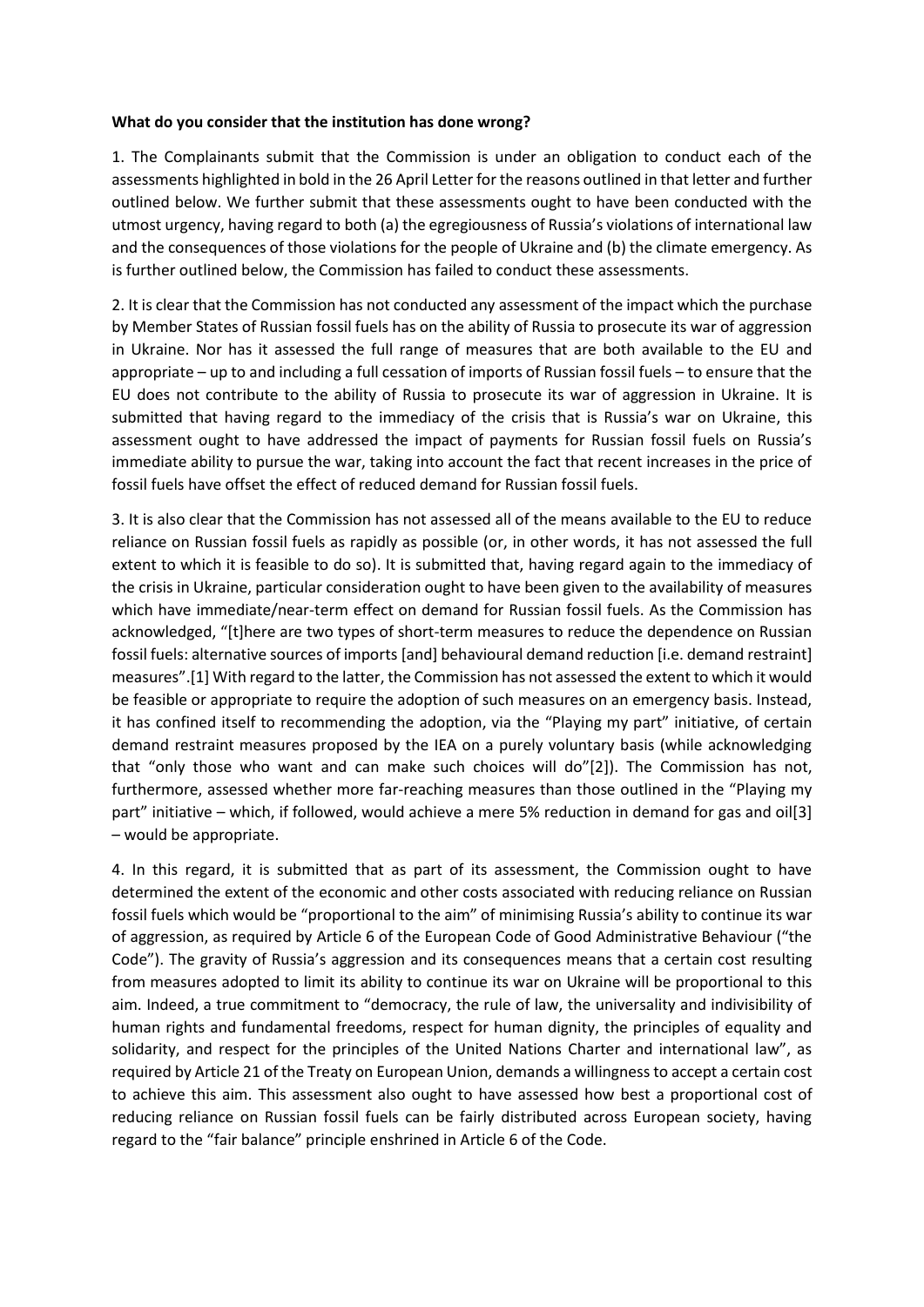5. The Commission has also not assessed the full extent to which it is feasible to reduce reliance on Russian fossil fuels beyond the immediate-term. Rather, the Commission has merely assessed the feasibility of achieving the measures it has itself proposed as part of the REPowerEU plan. This is clear from the Commission's Second REPowerEU Communication which states that its proposals in relation to renewable energy are "[b]ased on its modelling of impacts and feasibility".[4] The Commission Staff Working Document to which the Second REPowerEU Communication refers in this regard makes clear that what was "modelled" by the Commission was the feasibility of implementing the measures proposed as part of the REPowerEU plan (in comparison with the measures envisaged by the "Fit-for-55" package to meet the EU's 2030 GHG emissions target).[5] It is submitted that the Commission ought instead to have first assessed the full extent to which it is feasible to reduce reliance on Russian fossil fuels and then proposed a set of measures having considered the results of this assessment.

6. The Commission's approach to its feasibility assessment in relation to the REPowerEU plan bears a striking similarity to the approach it adopted to assessing the feasibility of the EU reducing its GHG emissions this decade. The EU's 2030 target was first proposed by then candidate for the presidency of the Commission, Ursula von der Leyen, in a document entitled the "Political Guidelines for the Next European Commission 2019-2024"[6] and subsequently in a Communication on the "European Green Deal".[7] The Impact Assessment which accompanied the latter stated: "[T]he options assessed regarding the ambition level to increase the 2030 GHG emissions reduction target for the EU…follow the mandate that the Commission has established in its Political Guidelines and the European Green Deal Communication: i.e. an increase of GHG emissions reductions in 2030 (from "at least" 40% currently agreed) to "at least" 50% to 55% (compared to 1990 levels)."[8] It further stated: "Some stakeholders have asked for a higher target – up to 65% or more GHG reduction by 2030 but scenarios with an EU GHG reductions target of over 55% were not assessed in this [Impact Assessment]".[9] Thus, the Commission confined its feasibility assessment to an assessment of the feasibility of the target it had previously proposed. As with the EU's proposed measures to reduce reliance on Russian fossil fuels, multiple studies have confirmed precisely what the Commission's Impact Assessment of its 2030 emissions target explicitly declined to assess i.e. that it is feasible for the EU to achieve a reduction greater than 55% relative to 1990 levels by 2030.[10] It is notable in this context that the Second REPowerEU Communication states that "REPowerEU builds on the full implementation of the Fit for 55 proposals tabled last year without modifying the ambition of achieving at least -55 % net GHG emissions by 2030".[11]

7. The Commission is thus systematically refraining from assessing the full extent to which it can reduce reliance on fossil fuels, including as part of its response to the Russian invasion of Ukraine. In doing so, the Commission deprives itself and other relevant EU institutions of information that is critically relevant to any decision taken by the EU in relation to Russian fossil fuels imports. Without such information, the Commission cannot "take into consideration [all of] the relevant factors and give each of them its proper weight in the decision", as required by Article 9 of the Code. Indeed, the failure to conduct an assessment of the full extent to which it is possible to reduce reliance on Russian fossil fuels undermines the very purpose of an Impact Assessment, namely to enable the Commission to "analys[e] the advantages and disadvantages of available solutions" to a policy problem.[12] By definition, where the Commission does not examine the full extent of the measures which are feasible to address a particular problem, it cannot assess the advantages and disadvantages of all solutions available to address that problem.

8. It is also clear that the Commission has not conducted an adequate assessment of the implications of its proposed measures to reduce reliance on Russian fossil fuelsfor climate change. It is now beyond any doubt that climate change poses a grave threat to human rights.[13] Given that it is the case that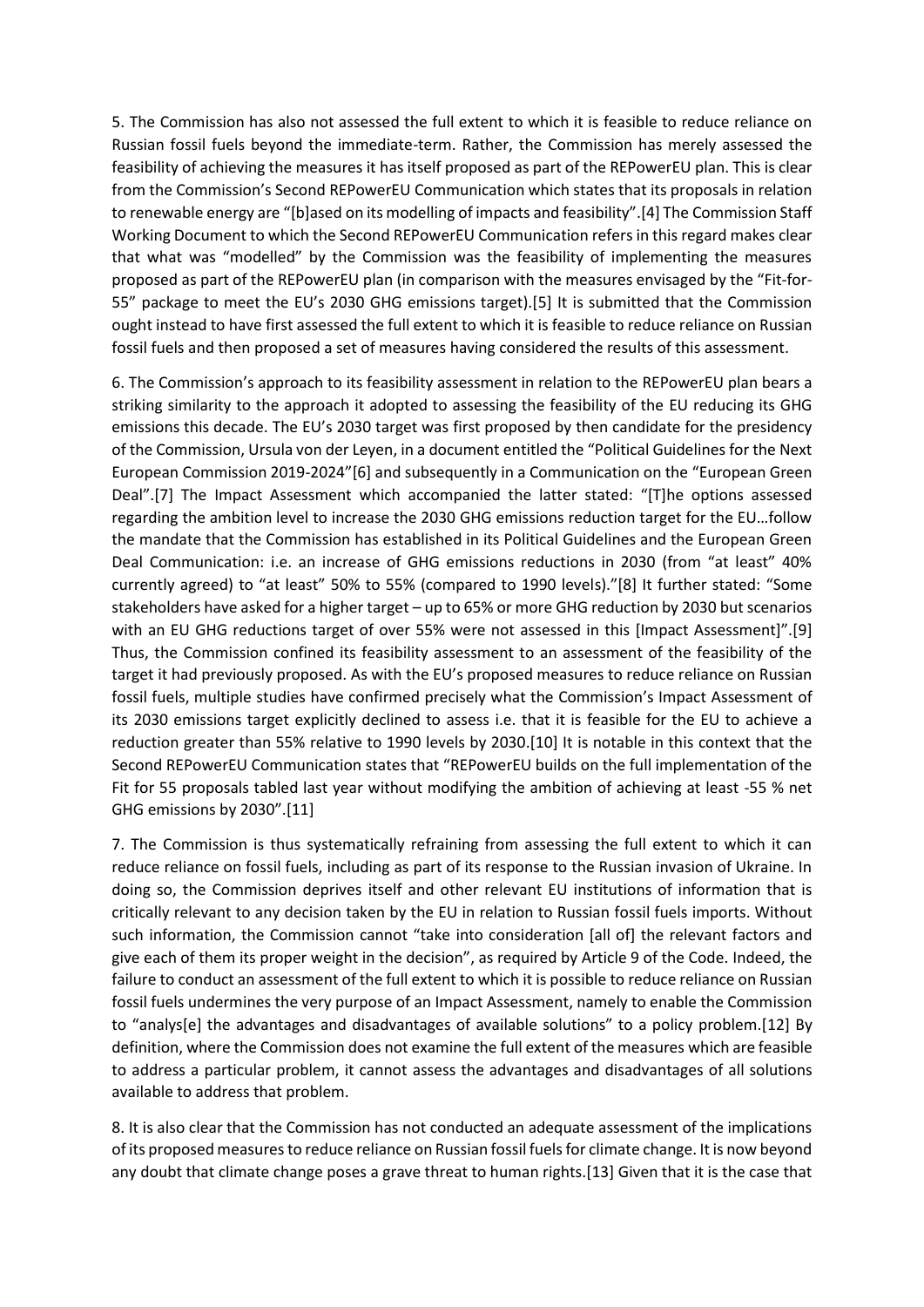"where fundamental rights are not respected, there cannot be good administration",[14] there also cannot be good administration if the EU reduces its contribution to the Ukrainian crisis by contributing to the climate crisis. Rather, we respectfully submit that good administration requires that out of a range of feasible means of minimising the EU's reliance on Russian fossil fuels, those means which are most consistent with minimising any contribution to the climate crisis must be pursued. It follows that the Commission must assess the implications for climate change of any measures it considers to reduce reliance on Russian fossil fuels and must further assess how a rapid reduction in the EU's reliance on Russian fossil fuels can be achieved in a manner that is most consistent with the imperative of reducing GHG emissions.

9. This assessment must include consideration of the potential to "lock in" in fossil fuel use. In this regard, the Second REPowerEU Communication states: "The regional assessment of additional gas infrastructure needs for REPowerEU shows that it will be possible to fully compensate the equivalent of Russian gas imports by a combination of demand reduction, a ramp up of domestic production of biogas/biomethane and hydrogen, and limited additions of gas infrastructure. […] This limited additional infrastructure, as described in annex 3, should solve the needs for the forthcoming decade, without leading to a lock-in of fossil fuels and stranded assets that inhibit the long-term transition to a climate-neutral economy."[15] It is clear, however, that this assertion is not based on any actual assessment of the extent to which the construction of gas infrastructure envisaged by the REPowerEU plan will lead to lock-in of fossil fuels. The study outlined in annex 3 makes no reference to any such assessment.[16] Notably, it also makes no reference to the most recent findings of the IPCC in relation to fossil fuel infrastructure referred to in the previous section.

10. What the study outlined in annex 3 of the Second REPowerEU Communication does make clear is that the Commission has not assessed whether it is possible to rapidly reduce reliance on Russian fossil fuels without constructing further fossil fuel infrastructure (which, as outlined in the previous section, other studies have concluded is possible). According to annex 3, that study "analysed to what extent infrastructure bottlenecks exist in the European gas network in case of an end to Russian gas flows to Europe using two different demand scenarios (current demand and 2030 demand assuming full implementation of fit for 55 proposals with a 27% lower gas demand compared to today which is expected to be even lower with the implementation of REPowerEU) and assuming different levels of infrastructure development".[17] In other words, the Commission merely assessed the extent to which further gas infrastructure is required according to the level of gas demand that is consistent with the policy measures it has proposed. It did not, however, assess the availability of alternative policy measures which would give rise to "demand scenarios" that would not require the construction of further gas infrastructure in the first place. It is also important to note in this regard that this assessment was published almost two months after the Commission entered into its agreement with the U.S. (on 25 March 2022) which envisages the construction of further gas infrastructure.

11. It is further submitted that the Commission's assessment of the implications for climate change of any measures it proposes to reduce reliance on Russian fossil fuels must extend to an assessment of the implications of any such measures for emissions in other countries. In light of the abovementioned agreement between the Commission and the U.S., the Complainants refer in this regard to the significance of methane leakage in the process of extracting fossil fuels. Methane is a highly potent GHG which over a period of 20 years causes 84 times more warming than carbon dioxide.[18] According to the Government-endorsed Summary for Policymakers of the IPCC's Sixth Assessment Report on the Mitigation of Climate Change, "[d]eep GHG emissions reductions by 2030 and 2040, particularly reductions of methane emissions, lower peak warming [and] reduce the likelihood of overshooting warming limits".[19] Various studies have compared the climate impact of gas with coal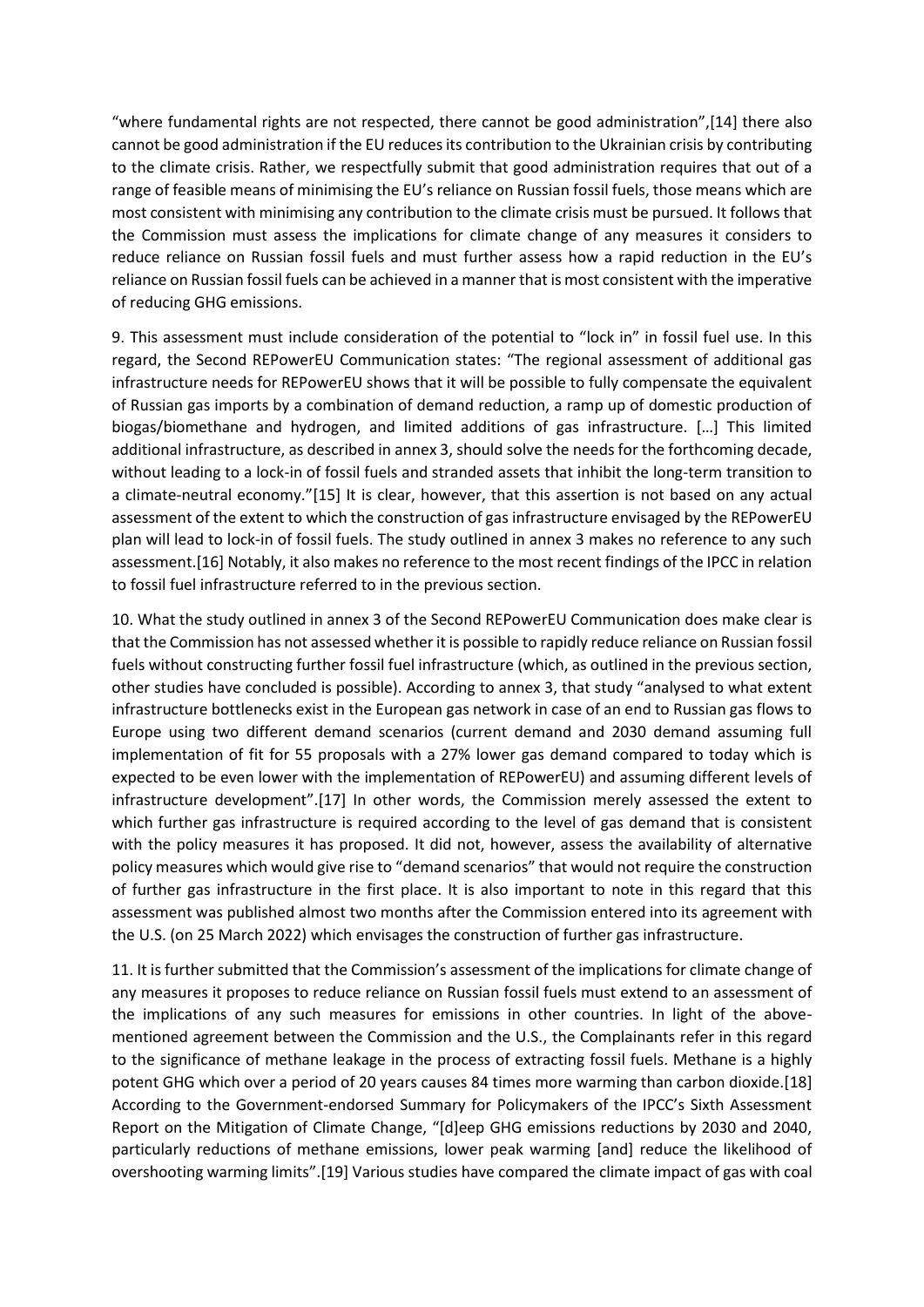– the most GHG intensive fossil fuel – when methane leakage in the process of its extraction is taken into account and found that where between 3% and nearly 5% of extracted gas leaks into the atmosphere, gas has the same climate impact as coal.[20] In the U.S. context, a recent study by researchers at Stanford University found that more than 9 percent of all methane produced in New Mexico is being leaked into the atmosphere, several times higher than the estimates of the U.S. Environmental Protection Agency.[21] The latter has acknowledged that its estimates do not capture all methane emissions.[22]

12. The Commission's communication on "EU external energy engagement in a changing world", which it published alongside the Second REPowerEU Communication, states that "[t]he EU will aim to ensure that additional gas supplies from existing and new gas suppliers are coupled with targeted actions to tackle methane leaks".[23] However, it is clear that the Commission has not conducted any assessment of the implications which its importation of LNG from the U.S. may have for methane leakage in that country.

## **Footnotes**

[1] Commission Staff Working Document (18 May 2022), Implementing the Repower EU Action Plan: Investment Needs, Hydrogen Accelerator and Achieving the Bio-Methane Targets, available at: [https://eur-lex.europa.eu/legal-](https://eur-lex.europa.eu/legal-content/EN/TXT/?uri=JOIN%3A2022%3A23%3AFIN&qid=1653033264976)

[content/EN/TXT/?uri=JOIN%3A2022%3A23%3AFIN&qid=1653033264976,](https://eur-lex.europa.eu/legal-content/EN/TXT/?uri=JOIN%3A2022%3A23%3AFIN&qid=1653033264976) p. 14.

[2] Communication of the European Commission (18 May 2022), "EU 'Save Energy'", available at: [https://eur-lex.europa.eu/legal-content/EN/TXT/PDF/?uri=CELEX:52022DC0240&from=EN,](https://eur-lex.europa.eu/legal-content/EN/TXT/PDF/?uri=CELEX:52022DC0240&from=EN) p. 3.

[3] Second REPowerEU Communication, available at[: https://eur](https://eur-lex.europa.eu/resource.html?uri=cellar:fc930f14-d7ae-11ec-a95f-01aa75ed71a1.0001.02/DOC_1&format=PDF)[lex.europa.eu/resource.html?uri=cellar:fc930f14-d7ae-11ec-a95f-](https://eur-lex.europa.eu/resource.html?uri=cellar:fc930f14-d7ae-11ec-a95f-01aa75ed71a1.0001.02/DOC_1&format=PDF)[01aa75ed71a1.0001.02/DOC\\_1&format=PDF,](https://eur-lex.europa.eu/resource.html?uri=cellar:fc930f14-d7ae-11ec-a95f-01aa75ed71a1.0001.02/DOC_1&format=PDF) p. 3.

[4] Ibid., p. 6.

[5] Commission Staff Working Document (note 1), p. 5.

[6] Available at: [https://ec.europa.eu/info/sites/default/files/political-guidelines-next](https://ec.europa.eu/info/sites/default/files/political-guidelines-next-commission_en_0.pdf)[commission\\_en\\_0.pdf.](https://ec.europa.eu/info/sites/default/files/political-guidelines-next-commission_en_0.pdf)

[7] Available at: [https://ec.europa.eu/info/publications/communication-european-green-deal\\_en.](https://ec.europa.eu/info/publications/communication-european-green-deal_en)

[8] Impact Assessment accompanying the Commission's Communication entitled "Stepping up Europe's 2030 climate ambition", available at [https://eur-lex.europa.eu/legal](https://eur-lex.europa.eu/legal-content/EN/TXT/?uri=CELEX:52020SC0176)[content/EN/TXT/?uri=CELEX:52020SC0176,](https://eur-lex.europa.eu/legal-content/EN/TXT/?uri=CELEX:52020SC0176) p. 24.

[9] Ibid., p. 41.

[10] An overview of these studies is available in the following Climate Action Network-Europe Factsheet:

[https://caneurope.org/content/uploads/2020/09/CAN\\_Europe\\_65percent\\_is\\_feasible\\_sep20\\_short](https://caneurope.org/content/uploads/2020/09/CAN_Europe_65percent_is_feasible_sep20_short2.pdf) [2.pdf](https://caneurope.org/content/uploads/2020/09/CAN_Europe_65percent_is_feasible_sep20_short2.pdf). This conclusion is also supported by the Impact Assessment's own finding that the achievement of this target would impose no socio-economic burden on the EU. See in particular the findings in the Impact Assessment, at pp. 77, 84, 85, 89 and 90. Notably, the EU's 2030 target is consistent with global warming reaching 3°C if all other countries pursued an equivalent level of ambition (on the range of measures of their "fair share" of the global emissions reductions required to hold global warming to 1.5°C); se[e https://climateactiontracker.org/countries/eu/.](https://climateactiontracker.org/countries/eu/)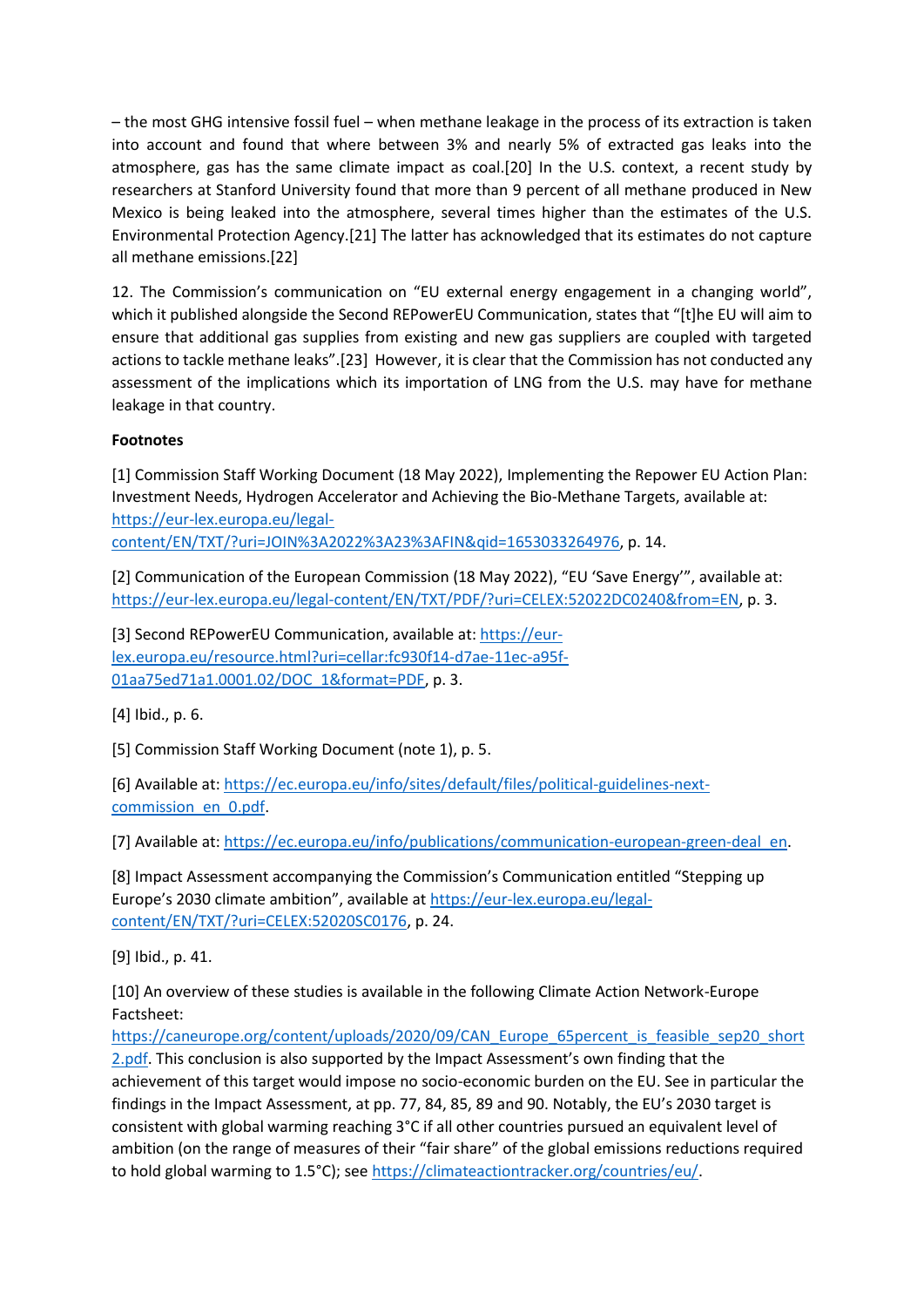[11] Second REPowerEU Communication (note 3), p. 2.

[12] Commission Staff Working Document (November 2021), Better Regulation Guidelines, available at: [https://ec.europa.eu/info/sites/default/files/swd2021\\_305\\_en.pdf,](https://ec.europa.eu/info/sites/default/files/swd2021_305_en.pdf) p. 30.

[13] See, for example, the latest IPCC report (published in February 2022) entitled "Climate Change 2022: Impacts, Adaptation and Vulnerability", available at [https://www.ipcc.ch/report/ar6/wg2/.](https://www.ipcc.ch/report/ar6/wg2/) The report was described by the UN Secretary General as "an atlas of human suffering", see [https://news.un.org/en/story/2022/02/1112852.](https://news.un.org/en/story/2022/02/1112852)

[14] Decision in case 1409/2014/MHZ on the European Commission's failure to carry out a prior human rights impact assessment of the EU-Vietnam free trade agreement, para. 10.

[15] Second REPowerEU Communication (note 3), p. 13.

[16] The annexes to the Second REPowerEU Communication are available at: [https://eur](https://eur-lex.europa.eu/resource.html?uri=cellar:fc930f14-d7ae-11ec-a95f-01aa75ed71a1.0001.02/DOC_2&format=PDF)[lex.europa.eu/resource.html?uri=cellar:fc930f14-d7ae-11ec-a95f-](https://eur-lex.europa.eu/resource.html?uri=cellar:fc930f14-d7ae-11ec-a95f-01aa75ed71a1.0001.02/DOC_2&format=PDF)[01aa75ed71a1.0001.02/DOC\\_2&format=PDF.](https://eur-lex.europa.eu/resource.html?uri=cellar:fc930f14-d7ae-11ec-a95f-01aa75ed71a1.0001.02/DOC_2&format=PDF)

[17] Ibid., p. 7.

[18] IPCC, Climate Change 2014 Synthesis Report, available at [https://www.ipcc.ch/site/assets/uploads/2018/02/SYR\\_AR5\\_FINAL\\_full.pdf,](https://www.ipcc.ch/site/assets/uploads/2018/02/SYR_AR5_FINAL_full.pdf) p. 87.

[19] IPCC, Climate Change 2022 Mitigation of Climate Change: Summary for Policymakers, available a[t https://report.ipcc.ch/ar6wg3/pdf/IPCC\\_AR6\\_WGIII\\_SummaryForPolicymakers.pdf,](https://report.ipcc.ch/ar6wg3/pdf/IPCC_AR6_WGIII_SummaryForPolicymakers.pdf) para. C.2.

[20] For a summary of these studies see Karin Rives (S&P Global, 27 December 2021), "Natural gas use may affect climate as much as coal does if methane leaks persist", available at [https://www.spglobal.com/marketintelligence/en/news-insights/latest-news-headlines/natural-gas](https://www.spglobal.com/marketintelligence/en/news-insights/latest-news-headlines/natural-gas-use-may-affect-climate-as-much-as-coal-does-if-methane-leaks-persist-68096816)[use-may-affect-climate-as-much-as-coal-does-if-methane-leaks-persist-68096816.](https://www.spglobal.com/marketintelligence/en/news-insights/latest-news-headlines/natural-gas-use-may-affect-climate-as-much-as-coal-does-if-methane-leaks-persist-68096816)

[21] Andrew Myers (Stanford News, 24 March 2022), "Stanford-led study: Methane leaks are far worse than estimates, at least in New Mexico, but there's hope", available at [https://news.stanford.edu/2022/03/24/methane-leaks-much-worse-estimates-fix-available/.](https://news.stanford.edu/2022/03/24/methane-leaks-much-worse-estimates-fix-available/)

[22] See the article cited at note 20 above.

[23] Communication of the European Commission (18 May 2022), "EU external energy engagement in a changing world", available at: [https://eur-lex.europa.eu/legal](https://eur-lex.europa.eu/legal-content/EN/TXT/PDF/?uri=CELEX:52022JC0023&from=EN)[content/EN/TXT/PDF/?uri=CELEX:52022JC0023&from=EN,](https://eur-lex.europa.eu/legal-content/EN/TXT/PDF/?uri=CELEX:52022JC0023&from=EN) p. 4.

### **What in your view should the institution or body do to put things right?**

The Commission must urgently conduct the assessments outlined in the preceding section/the 26 April Letter and must in the interim halt any measures which promote the construction of new infrastructure to facilitate imports of fossil fuels from countries other than Russia.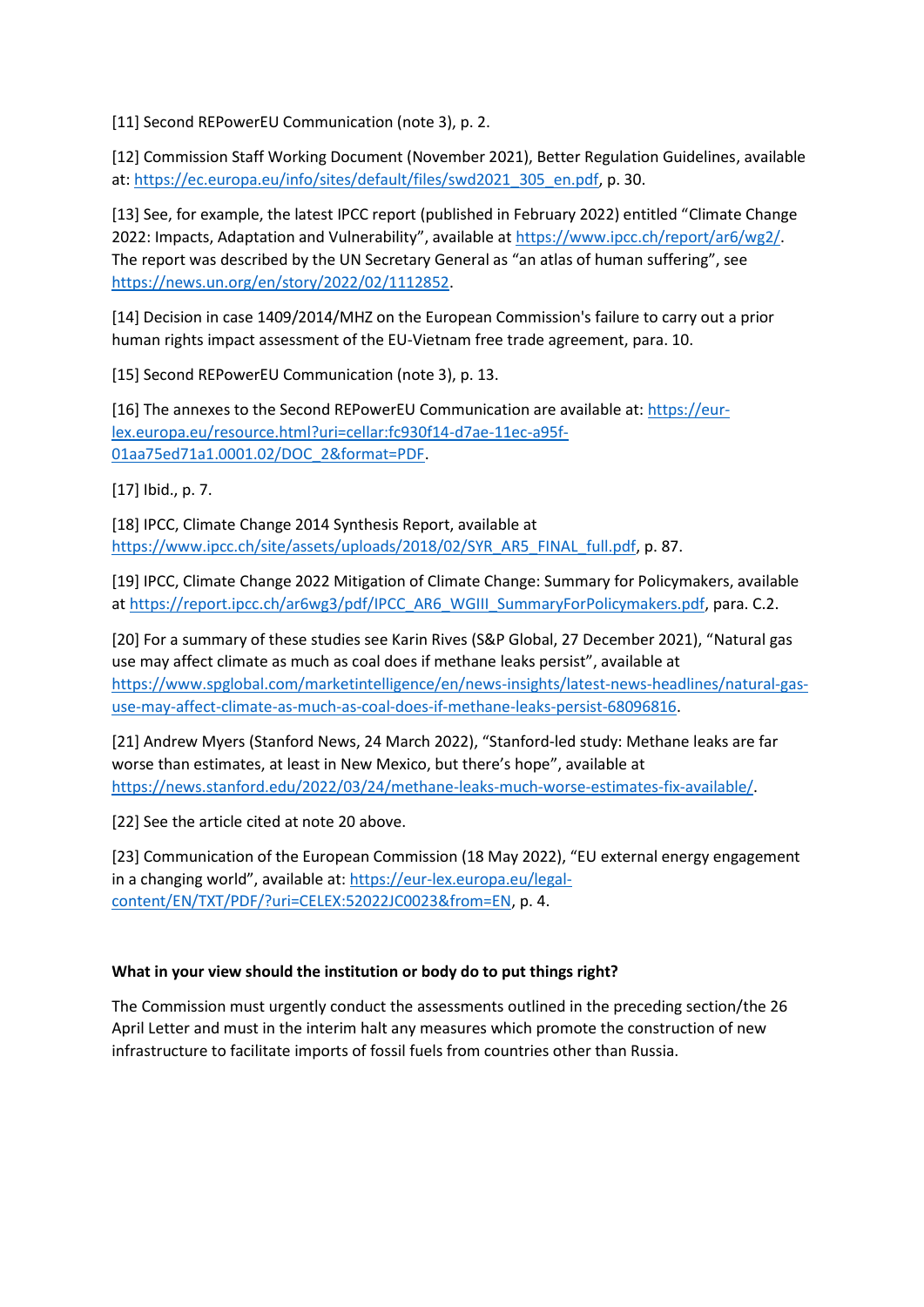Ms Ursula von der Leyen President of the European Commission Rue de la Loi 200 / Wetstraat 200, 1040 Bruxelles / Brussel Belgium

cc: President of the European Parliament; President of the Council of Europe.

*By email only (corresponding email address: [gliston@glanlaw.org\)](mailto:gliston@glanlaw.org)* 

26 April 2022

## **Re: Commission's obligation to conduct a human rights and environmental impact assessment in relation to European imports of Russian oil and gas**

Dear President von der Leyen,

We write in relation to the ongoing importation into the EU of Russian oil and gas in the context of Russia's invasion of Ukraine. We do so as organisations concerned with both the role of imports of oil and gas in funding Russia's war on Ukraine and with the consequences for climate change of measures taken by the EU to substitute Russian oil and gas.

It is our view that both the egregious violation of international law that is Russia's invasion of Ukraine and the extremely serious consequences for human rights posed by the climate crisis give rise to a series of obligations on the Commission relating to the importation of Russian oil and gas. We outline these obligations below.

### *The Commission's obligation to conduct an impact assessment: the basis*

In the case concerning the Commission's failure to carry out a human rights impact assessment of the envisaged EU-Vietnam free trade agreement,<sup>1</sup> ("Vietnam decision") the EU Ombudsman held that prior to entering into a Free Trade Agreement with Vietnam, the Commission was required to conduct an impact assessment to determine the effects on human rights in Vietnam which entering into that agreement would entail. The Ombudsman further noted that "depending on the results of its analysis, the Commission could consider appropriate measures which would ensure that no such adverse effects [on human rights] would occur."<sup>2</sup> Subsequently, in *Council of the EU v Front Polisario*,<sup>3</sup> the Advocate

<sup>&</sup>lt;sup>1</sup> EU Ombudsman Case 1409/2014/MHZ.

<sup>&</sup>lt;sup>2</sup> Draft recommendation of the European Ombudsman in the inquiry into complaint 1409/2014/JN against the European Commission, Recommendation on 26 March 2015,

<https://www.ombudsman.europa.eu/en/recommendation/en/59398>

<sup>3</sup> *Council of the European Union v Front Populaire pour la libération de la saguia-el-hamra et du rio de oro (Front Polisario)*, C-104/16 P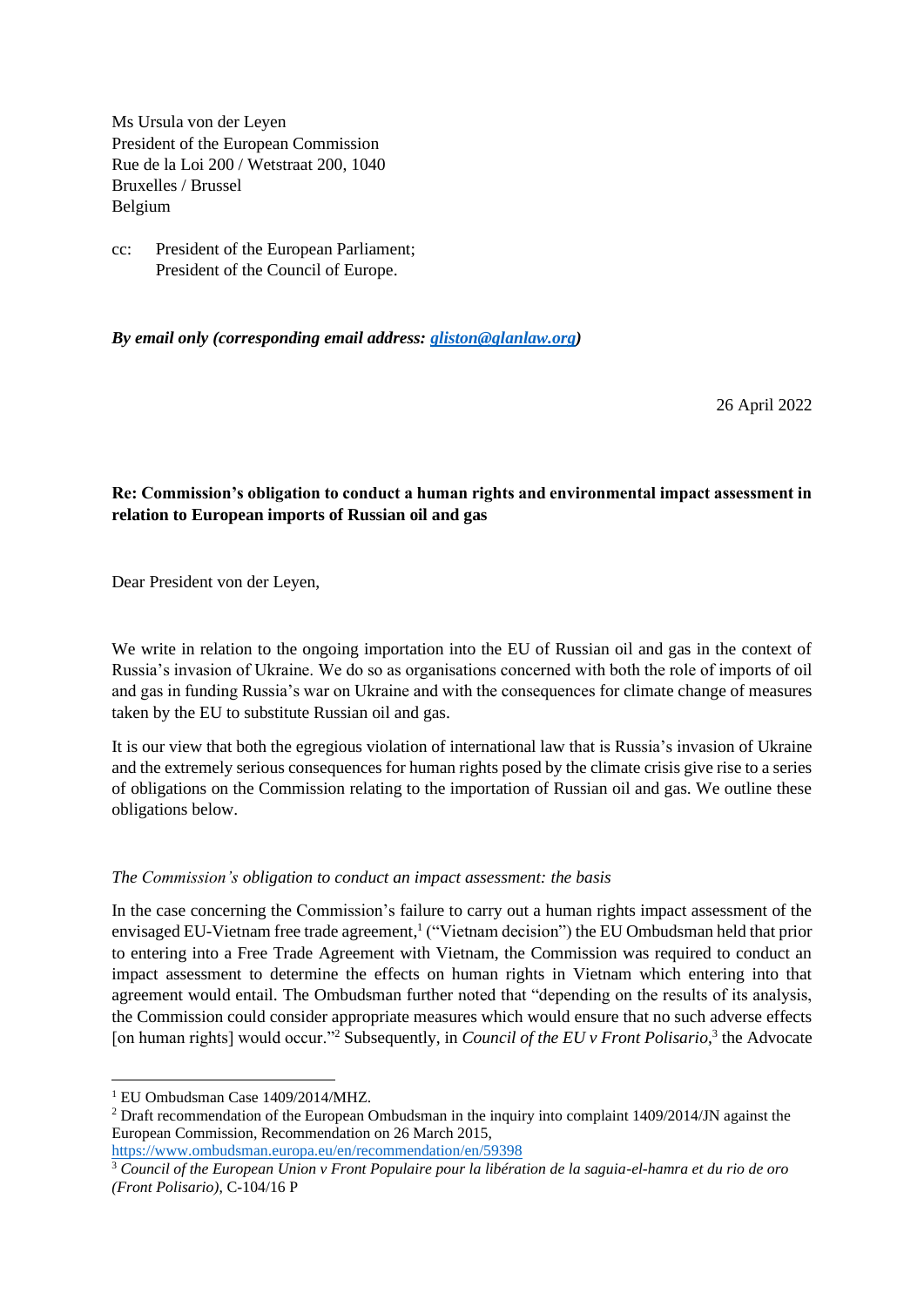General similarly held that "before concluding international agreements, the EU institutions must ensure compliance with the very short list of peremptory norms of international law (*jus cogens*) and *erga omnes* obligations, which include 'the outlawing of acts of aggression, and of genocide, [and] the principles and rules concerning the basic rights of the human person [...]."<sup>4</sup> Such compliance was, according to the Advocate General (who endorsed the view of the Ombudsman in the Vietnam decision), to be ensured by conducting an impact assessment.

It is our view that this obligation, based as it is on the "settled case-law that the Union must respect international law in the exercise of its powers",<sup>5</sup> applies in relation to Russia's invasion of Ukraine. The obligation cannot be understood as being confined to the area of trade agreements. Rather, it applies to any situation in which the conduct of the EU or operation of EU law may give rise to adverse effects on human rights or contribute to a violation of a peremptory norm of international law.

The fact that any decision to restrict imports of Russian oil and gas would be taken pursuant to Article 215 of the Treaty on the Functioning of the European Union – and therefore would require the adoption by the European Council of a decision in accordance with Chapter 2 of Title V of the Treaty on European Union – does not detract from the obligation on the Commission to conduct an impact assessment. The importation of Russian oil and gas is a matter falling within the exclusive competence of the EU. It is governed by Regulation (EU) 2015/478 of the European Parliament and of the Council of 11 March 2015 on common rules for imports, Article 1 of which provides that Russian oil and gas be "freely imported into the Union" and "shall not be subject to any quantitative restrictions". As guardian of the treaties, the Commission must ensure that EU law does not operate in a manner which causes the EU or its Member States to contribute to Russia's violations of international law in relation to Ukraine.

## *The specific obligation to conduct an impact assessment in relation to imports of Russian oil and gas*

There is ample evidence that the tax revenue which Russia derives from its exports of oil and gas to Member States of the EU is a critical source of funding for the war on Ukraine. In particular:

- according to the UNEP Production gap report 2019, "[t]he oil and gas sector is estimated to contribute between 10% and 20% of Russia's GDP and almost half of federal government revenues (IEA 2014; Ministry of Energy of the Russian Federation 2017; Economic Expert Group 2019)";<sup>6</sup>
- according to one paper published by the International Institute for Sustainable Development, "[d]ue to differences in how trade in fossil fuels is accounted for, official estimates of the share of the fossil fuel sector in Russia's GDP vary from around 10 per cent to 25 per cent. Fossil fuels accounted for over 60 per cent of Russia's export value in 2018 (Federal Customs Service of the Russian Federation, 2019)";7
- according to the European Commission, "[i]n 2021, the EU imported more than 40% of its total gas consumption, 27% of oil imports and 46% of coal imports from Russia. Energy represented

- <sup>6</sup> UNEP, Production Gap Report 2019, 20 November 2019, p 32, <https://www.unep.org/resources/report/production-gap-report-2019>
- 7 Ivetta Gerasimchuk et al., "*Case Study: Russia, Beyond Fossil Fuels: Fiscal Transition in BRICS"*, International Institute for Sustainable Development, November 2019, p. 2, <https://www.iisd.org/system/files/publications/beyond-fossil-fuels-russia.pdf>

<sup>4</sup> Ibid, Opinion of Advocate General Wathelet, para. 259.

<sup>5</sup> Ibid, paras. 256 and 290.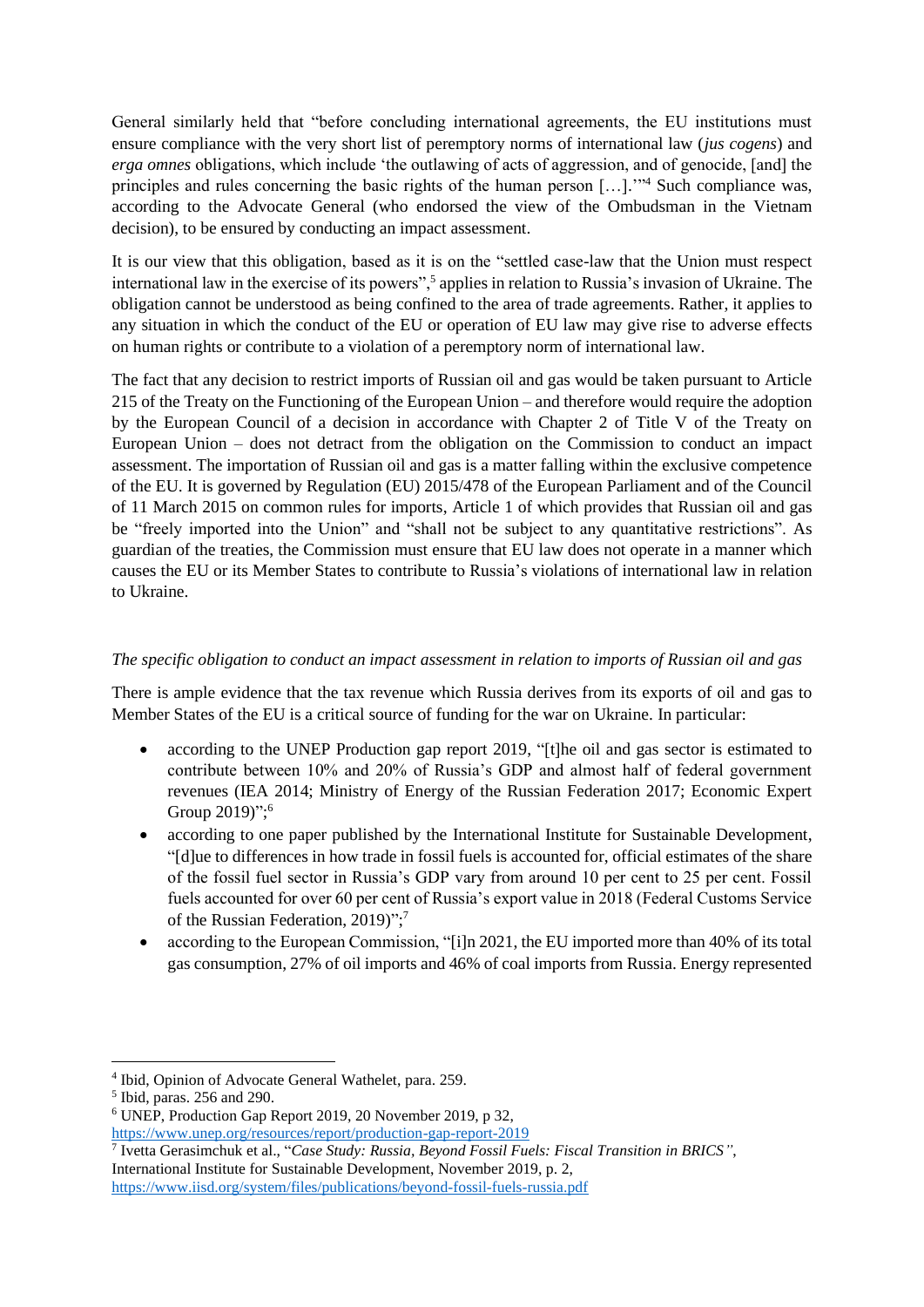62% of EU total imports from Russia, and cost  $\epsilon$ 99 billion. [... In 2011] energy represented almost 77% of EU imports from Russia (equivalent to  $€148$  billion)";<sup>8</sup>

- according to one paper published by Politico, "[t]he total value of Russian exports to EU countries of mineral fuels and products, including oil and gas, exceeded Russian military spending in 2020 (in dollars)";<sup>9</sup>
- according to Josep Borrel, the High Representative of the European Union for Foreign Affairs and Security Policy, the EU's "[t]he EU has paid  $\epsilon$ 35 billion for Russian energy since the start of the war compared to the  $\epsilon$ 1 billion it has sent to Ukraine in the form of foreign aid";<sup>10</sup>
- according to EU Environment Commissioner Virginijus Sinkevicius: "I don't need to go deep into our dependency on fossil fuels, and how many billions every year we pay to Russian war chest";<sup>11</sup>
- according to President Putin's former chief economic adviser, if Western countries ceased purchasing oil and gas from Russia, the war in Ukraine would end "probably within a month or two". 12

On the basis of the foregoing, it is our view that the Commission must conduct its own **assessment of the precise impact of the purchase by Member States of Russian oil and gas** on the ability of Russia to prosecute its war of aggression in Ukraine, taking into account the evidence outlined above. The Commission must also **assess the full range of measures that are both available to the EU – including a full cessation of imports of Russian oil and gas – and appropriate** to ensure that the EU does not contribute to the ability of Russia to prosecute its war of aggression in Ukraine.

This assessment must include consideration of the entire range of measures available to the EU and its Member States to cease reliance on Russian oil and gas in the quickest manner possible. This means that the Commission must **examine – and consider other authoritative studies which examine – all available means of rapidly reducing reliance on Russian oil and gas within the EU**, both in the immediate-term and over the longer-term. Failure to do so would constitute a failure to "take into consideration the relevant factors" as required by Article 9 of the European Code of Good Administrative Behaviour.

Furthermore, when conducting such an examination, the Commission must also **consider what measures are "proportional to the aim pursued",**<sup>13</sup> taking into account the gravity of Russia's violations of international law and the consequences of those violations for Ukrainian citizens and residents.

In this regard, we note that the International Energy Agency has outlined a series of measures that are available to reduce demand for Russian oil and gas. In its "10-Point Plan to Cut Oil Use", it proposed the following measures:

"1. Reduce speed limits  $[\dots]$ : 2. Work from home  $[\dots]$ : 3. Car-free Sundays in cities : 4. Make the use of public transport cheaper and incentivise micromobility, walking and cycling […] 5.

<sup>8</sup> European Commission, "*In focus: Reducing the EU's dependence on imported fossil fuels*", News, 20 April 2022, [https://ec.europa.eu/info/news/focus-reducing-eus-dependence-imported-fossil-fuels-2022-apr-20\\_en](https://ec.europa.eu/info/news/focus-reducing-eus-dependence-imported-fossil-fuels-2022-apr-20_en) <sup>9</sup> C Hirsch et al, How Europe is funding Putin's war, Politico, 24 February 2022,

<https://www.politico.eu/article/europe-eu-oil-gas-trade-russia-budget-military-spending-ukraine-war-crisis/> <sup>10</sup> Euronews, "*EU has spent €35bn on Russian energy since the war began and just €1bn on aid to Ukraine – Borrell*", 06.04.2022, [https://www.euronews.com/my-europe/2022/04/06/eu-has-spent-35bn-on-russian-energy](https://www.euronews.com/my-europe/2022/04/06/eu-has-spent-35bn-on-russian-energy-and-just-1bn-on-aid-borrell)[and-just-1bn-on-aid-borrell](https://www.euronews.com/my-europe/2022/04/06/eu-has-spent-35bn-on-russian-energy-and-just-1bn-on-aid-borrell)

<sup>&</sup>lt;sup>11</sup> Reuters, "EU says dependence on fossil fuels is funding Russian 'war chest", 17 March 2022, [https://www.reuters.com/business/energy/eu-says-dependence-fossil-fuels-is-funding-russian-war-chest-2022-](https://www.reuters.com/business/energy/eu-says-dependence-fossil-fuels-is-funding-russian-war-chest-2022-03-17/) [03-17/](https://www.reuters.com/business/energy/eu-says-dependence-fossil-fuels-is-funding-russian-war-chest-2022-03-17/)

<sup>12</sup> BBC News (Author: Jonathan Josephs), "*Full embargo on oil could stop war - ex-Putin aide*" (10 April 2022). Available at [https://www.bbc.com/news/business-61040424.](https://www.bbc.com/news/business-61040424)

<sup>&</sup>lt;sup>13</sup> As required by Article 6 of the European Code of Good Administrative Behaviour.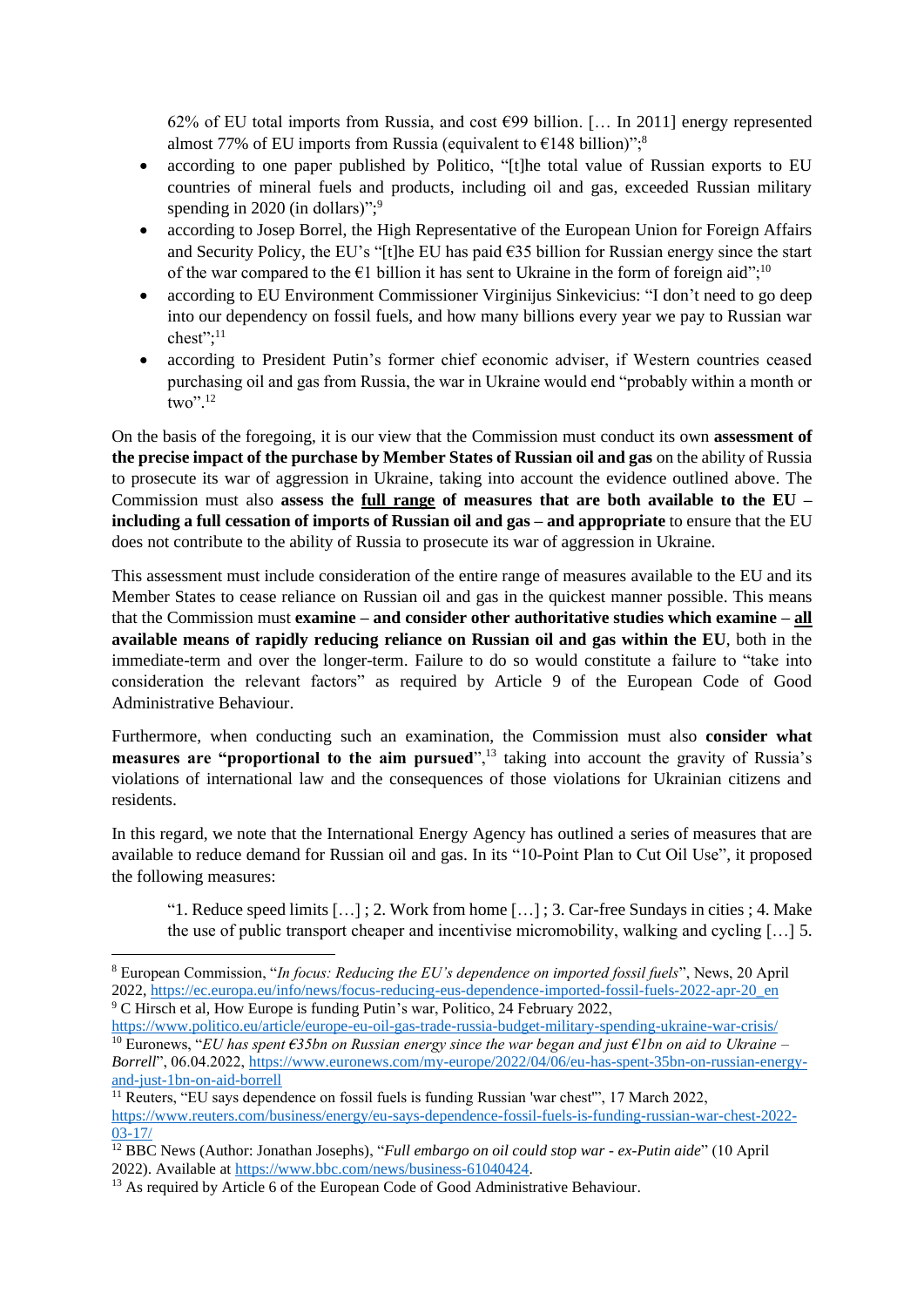Alternate private car access to roads in large cities […] 6. Increase car sharing and adopt practices to reduce fuel use […] 7. Promote efficient driving for freight trucks and delivery of goods […] 8. Using high-speed and night trains instead of planes where possible […] 9. Avoid business air travel where alternative options exist. […] 10. Reinforce the adoption of electric and more efficient vehicles"<sup>14</sup>

The IEA also noted that "Further reductions in demand are possible in the near term, however, through actions by governments and citizens".<sup>15</sup> In a related article on "Demand Restraint Measures",<sup>16</sup> it stated that "[m]easures [to cut oil use] can be light-handed, such as encouraging people to drive less, to carpool or to drive more efficiently. Or at the other end of the spectrum, governments can impose oil rationing or allocation, or limit or even outright ban driving."

The IEA also published a "10-Point Plan to Reduce the European Union's Reliance on Russian Natural Gas"<sup>17</sup>, which included proposal such as "[t]urning down the thermostat for buildings' heating". The IEA stated in a footnote that it has "not included additional near-term measures to curb industrial demand, because of the risk of wider knock-on effects on the European economy."

We further note in this context that while the RePowerEU plan of the Commission to make Europe independent from Russian fossil fuels "well before 2030", refers to a range of measures to "[r]educ[e] faster our dependence on fossil fuels" (by "[r]olling out solar, wind and heat pumps", "[d]ecarbonising industry" and "[e]nabling faster permitting"), it does not refer to the full range of measures outlined by the IEA to reduce reliance on Russian oil and gas.<sup>18</sup> It therefore appears that the Commission has not conducted an assessment of all of the means available to reduce the EU's reliance on Russian oil and gas in the quickest manner possible.

### *The obligation to take the climate crisis into account*

Given the extreme, widespread and ever-worsening consequences of the climate crisis for human rights, the Commission must also **assess the implications for the EU's greenhouse gas emissions of any measures it considers** to reduce reliance on Russian oil and gas. This assessment must include consideration of the risk of "carbon lock-in" entailed by any measure it proposes to substitute supply of Russian oil and gas with supply from other sources of oil and gas – including the construction of infrastructure for the importation of gas (as envisaged by the RePowerEU Communication). In this context, we note that concerns have been raised about the risk of carbon lock-in resulting from efforts to substitute the supply of Russian oil and gas. For instance, in relation to Liquefied Natural Gas (LNG) supplies delivered by US exporters to the EU<sup>19</sup>, an article in the New York Times recently stated as follows:

[content/EN/TXT/?uri=COM%3A2022%3A108%3AFIN.](https://eur-lex.europa.eu/legal-content/EN/TXT/?uri=COM%3A2022%3A108%3AFIN) 

<sup>&</sup>lt;sup>14</sup> IEA, "*A 10-Point Plan to Cut Oil Use*", 18 March 2022[; https://www.iea.org/reports/a-10-point-plan-to-cut](https://www.iea.org/reports/a-10-point-plan-to-cut-oil-use)[oil-use](https://www.iea.org/reports/a-10-point-plan-to-cut-oil-use)

<sup>15</sup> *Ibid.*

<sup>16</sup> <https://www.iea.org/articles/demand-restraint-measures>

<sup>17</sup> IEA, "*A 10-Point Plan to Reduce the European Union's Reliance on Russian Natural Gas*" <https://www.iea.org/reports/a-10-point-plan-to-reduce-the-european-unions-reliance-on-russian-natural-gas>

<sup>&</sup>lt;sup>18</sup> European Commission, REPowerEU: Joint European Action for more affordable, secure and sustainable energy, Communication From The Commission To The European Parliament, The European Council, The Council, The European Economic And Social Committee And The Committee Of The Regions, Strasbourg, 8.3.2022 COM(2022) 108 final, [https://eur-lex.europa.eu/legal-](https://eur-lex.europa.eu/legal-content/EN/TXT/?uri=COM%3A2022%3A108%3AFIN)

<sup>&</sup>lt;sup>19</sup> European Commission - Statement Joint Statement between the European Commission and the United States on European Energy Security Brussels, 25 March 2022,

[https://ec.europa.eu/commission/presscorner/detail/en/STATEMENT\\_22\\_2041](https://ec.europa.eu/commission/presscorner/detail/en/STATEMENT_22_2041)